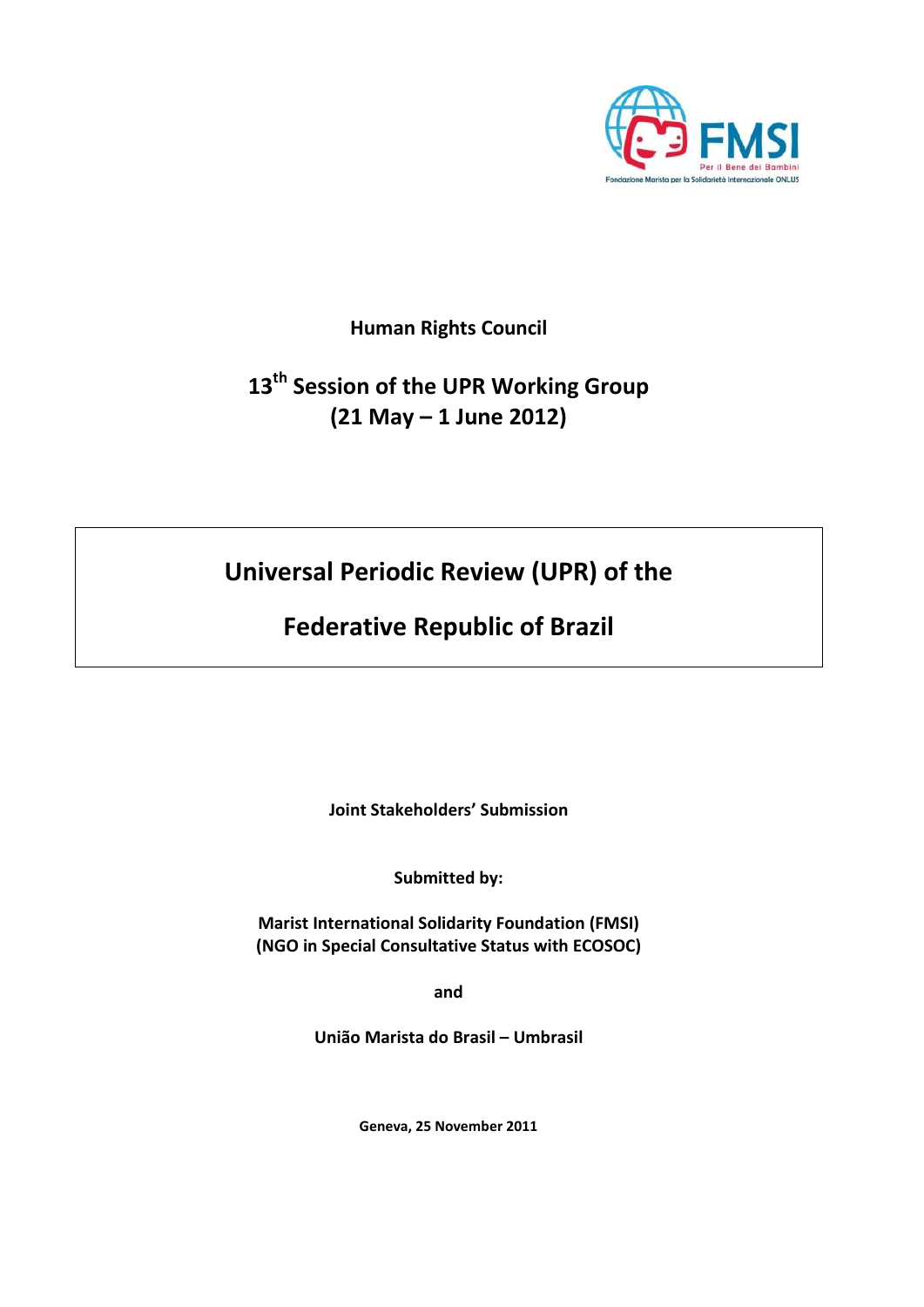### **Introduction**

1. This submission by *Marist International Solidarity Foundation (FMSI)* and *União Marista do Brasil – Umbrasil* aims to promote issues of justice and defending the rights of children and adolescents in Brazil. Our report focuses on three issues: 1) The situation of children in shelters (protected households); 2) early childhood education; and 3) adolescents in conflict with the law. The information provided in this report comes from persons living in Brazil and is based on research carried out by their organizations<sup>1</sup>.

2. Brazil's first UPR was in 2008 and one of the accepted recommendations from that review was to invest more rigour in evaluating the outcomes of planned activities in such areas as the juvenile justice system<sup>2</sup>. Our concern is that not enough has been done in following up this area of juvenile justice since accepting this recommendation in 2008.

3. Brazil with its 8,515,692 km<sup>2</sup> is the largest country in South America. The latest census<sup>3</sup> put the population at 190,755,799. The population of children and youth people under 19 years of age is 62,923,165 which represents 32.98% of the population. Brazil ratified the Convention on the Rights of the Child in 1990 and its two optional protocols four years later in 2004. Brazil integrated the Convention on the Rights of the Child into its 'Statute of the Child and Adolescent' in 1990<sup>4</sup>.

# **A) CHILDREN LIVING IN PROTECTED HOUSEHOLDS**

4. There are approximately 33,300 children living in protected households in the country<sup>5</sup>. Half of these children are under the age of 11 and 3,178 have some form of disability. Of those living in shelters, 60% have family ties; 47% of them are girls and 53% are boys<sup>6</sup>. There are 2,624 recognized protected households around the country. These can be public or private. Among the private 'shelters' there are 180 institutions some of which conducts several centres. The main reasons for a boy or a girl to enter an official protection program are: family neglect (37.6%), chemical or alcohol addiction of the parents or guardians (20.1%) and abandonment (19%). Among the reasons for leaving this official protection are: the return to the family, adoption, and coming of age<sup>7</sup>.

5. We wish to highlight three important facts:

- Firstly, currently 65.3% of these protected households are private. Government investment in these institutions only averages around 30%.
- Secondly, the level of properly trained staff who work in these protected households (public or private) is low - 62.7% have not completed their high school<sup>8</sup>, which affects the type and quality of care provided.
- Thirdly, the Brazilian juvenile justice system is slow and inefficient. This is because there are no regulations that provide adequate coordination between the various competent bodies, causing long delays in processing each case, such as the withdrawal of parental custody. This leads to the child not having his/her legal status resolved in order to begin an adoption process, as an example. Proof of this is that 8.1% of the cases of children who live in protected households are unresolved, 13.2% of the children have not yet had their an administrative procedure opened in the justice system, and the period of shelter time ranges from 16.6 months to 17.6 years<sup>9</sup>.

2 A/HRC/8/27. Report of the working group on the UPR. p. 15. para 83.3

 $\ddot{\phantom{a}}$ 

<sup>1</sup> The name of the organizations that have collaborated with us are: União Marista do Brasil – Umbrasil, Associação Brasileira de Educação e Cultura – ABEC, Associação Paranaense de Cultura – APC, Sociedade Meridional de Educação – SOME, União Brasileira de Educação e Assistência – UBEA, União Brasileira de Educação e Ensino – UBEE, União Catarinense de Educação - UCE, União Norte Brasileira de Educação e Cultura – UNBEC, União Sul Brasileira de Educação e Ensino – USBEE.

<sup>&</sup>lt;sup>3</sup> The Brazilian Institute of Geography and Statistics – IBGE [\(http://www.censo2010.ibge.gov.br/\)](http://www.censo2010.ibge.gov.br/)

<sup>4</sup> Federal Law N. 8.069/1990.

<sup>&</sup>lt;sup>5</sup> Research conducted by FIORCRUZ (Oswaldo Cruz Foundation) in partnership with Claves (Latin American Center for Studies on Violence and Health Jorge Careli).

 $<sup>6</sup>$  Ibid.</sup>

 $^7$  See the "Statute of the children and adolescent" Section 3, articles 28 to 52D.

<sup>8</sup> According to data of the FIOCRUZ: - 2010. Fundação Osvaldo Cruz és una Institución a nível federal vinculada al Ministério de Salud.

<sup>&</sup>lt;sup>9</sup> Ibid.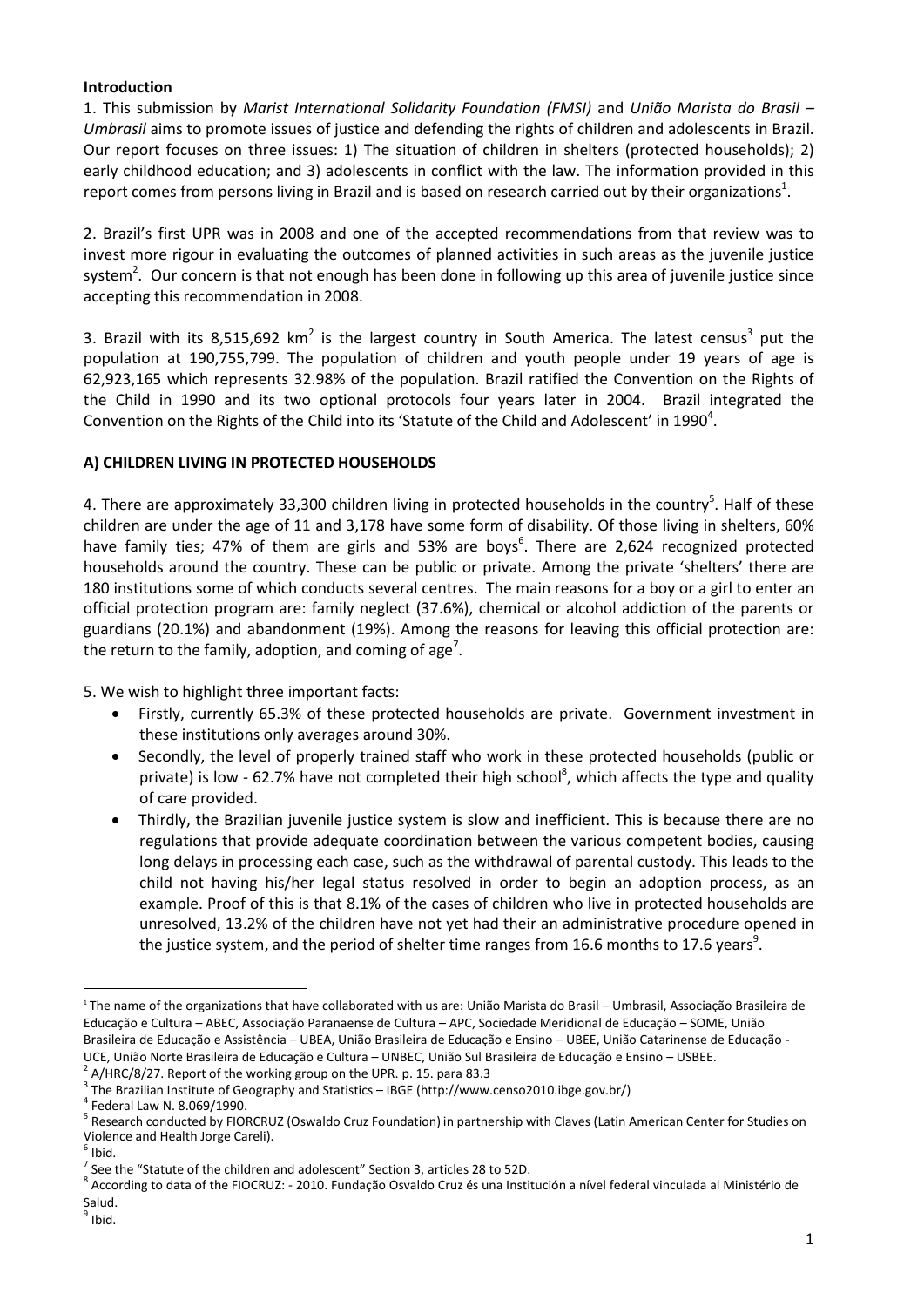6. Attention is drawn to the following challenges that need to be faced: insufficient financial resources transferred from the government; low level of qualified staff; excessive bureaucracy in terms of administrative procedures; as well as inefficient judicial system in resolving cases of removal from families and obstructing adoption processes.

## **Recommendations**

7. In relation to children living in protected households, we recommend that the Brazilian Government:

- **a) increases its financial investment to both government-run and the officially recognized nongovernment protected households for minors;**
- **b) Provides training courses to improve the qualifications of staff who work in protected households;**
- **c) Takes urgent steps to reduce the excessive time delays in processing children in protected households to improve the resolution of adoption cases or the withdrawal of parental custody.**

## **B. THE RIGHT TO EARLY CHILDHOOD EDUCATION**

8. Early childhood education in Brazil is the first stage of elementary education and is the child's right and obligation of the State. It takes place in *nurseries* for children under the age of 3 and in *preschools* for children ages 4 to 5.

9. The right to early childhood education for all children was established in 1988 in the Federal Constitution, in 1990 in the Statute of the Child and Adolescent (ECA) $^{10}$ , and in 1996 in the Law of Basic Tenets (LBD). Since the proclamation of this law, the Ministry of Education has published a series of law decrees<sup>11</sup> to implement it as well as a series of documents to implement the application of this law<sup>12</sup>.

10. In spite of all these decrees and documents to improve early childhood education, the reality is different. Brazil's social inequality hampers the effectiveness of these policies, particularly for the most disadvantaged. The percentage of children under the age of 3 included in the educational system was only 13% in 2005 and 17.1% in 2007. In the same period for the 4 to 5 years olds, it reached 70.1%.

11. There is an 80% gap in *universal access* to day-care centres for babies (aged 0-3) and 20% for 4 to 5 year olds. To alleviate this problem, there is a growth in the number of nurseries that operate without regulation and control, putting children at risk. However, many worker-parents use these facilities because at least they have a place to leave their sons and daughters while they are working. However the education that children receive in these day-care centres and nurseries is not of an acceptable standard because those who staff them do not have adequate training.

12. The families that need this service are from the most disadvantaged in society. Children from higher income families and whose parents are generally well educated themselves and living in urban areas, are enrolled in proportions significantly higher than those from poorer families: black, mothers with lowlevel schooling and/or reside in rural areas. 33% of the children under 3 years of age enrolled in nurseries are from the richest families, and only 10% are from the poorest families. Almost 90% of children from high income families are enrolled in preschools (4-5 year olds), while only 62% from the

 $\overline{a}$  $10$  Federal Law n. 8.069/1990, article 54 of ECA. And Federal law n.9.394of 20<sup>th</sup> December 1996, chapter III article 4.IV (LBD).

<sup>&</sup>lt;sup>11</sup> National Curriculum References for Early Childhood Education (1998), National Curriculum Guidelines for Early Childhood Education (1999), Constitutional Amendment (EC 53/2006) that created the Fund for the Maintenance and Development of Elementary Education and Valuing Education Professionals (Fundeb), the National Policy on Early Childhood Education (2006), the National Quality Parameters of Early Childhood Education (2006), the Basic Parameters of Infrastructure for Early Childhood Institutions (2006), the Criteria for education at a day care that respects the fundamental rights of children (2009), and the Quality Indicators in Early Childhood Education (2009).

<sup>&</sup>lt;sup>12</sup> National Program for Restructuring and Equipping Early Childhood Public Schools - PROINFÂNCIA (2007), the National Program for School Transportation (PNATE) that in 2009 included providing transportation for early childhood education, the National Program for School Library (PNBE) that in 2008 included 60 titles of literature for young children, and PROINFANTIL, which up until 2009 had trained 4,900 teachers who did not have a high-school level education.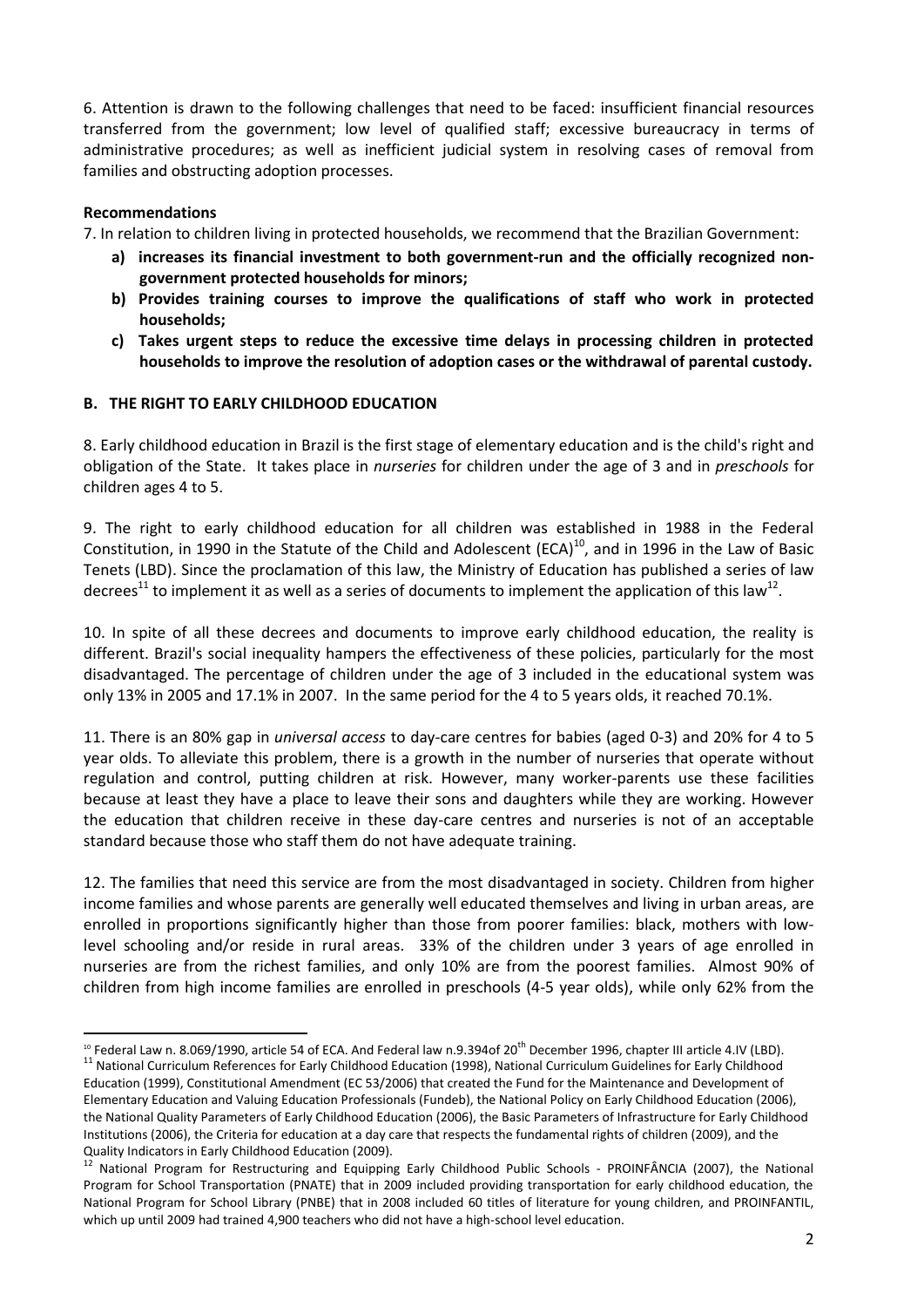poorest in society are enrolled. The black or mixed race population continues to suffer a disadvantage in accessing early childhood education in both nurseries and pre-schools.

13. The access of children to nurseries and preschools in the rural areas is too low. These children remain at home with their families due to the lack of schools or school transport. However, many go with their parents to work because there is no one at home to look after them. The number of children under 3 years old who attend day-care centers, proportionally, is three times higher in urban areas than those in rural areas $^{13}$  or Indian reservations.

14. Another major concern is the poor quality of both education and associated services offered to the children and their families. The causes of these are:

- there are not enough schools for early childhood education;
- many staff are unqualified due to the virtual absence of a 0-5 aged curriculum in their Pedagogical University Studies for their teaching degree and there is a lack of ongoing training;
- the child:teacher ratio is very high (23.2 : 1 in public schools)<sup>14</sup>, which hinders the individualized care required;
- low wages and low professional standing in the community;
- insufficient funds for the necessary equipment, as well as material infrastructure, lack of play spaces and learning areas for similar age groups.

15. There are other issues hindering the advancement of universal, quality childhood education, namely:

- the federal government is faced with increased migration from neighboring countries, creating an even greater demand for access;
- the inclusion of children with disabilities in preschools, thereby increasing the complexity of working with a large group of children in a class;
- The monitoring of the national curriculum in nurseries and pre-schools is inadequate.

### **Recommendations**

16. In light of these concerns we recommend that the Brazilian Government:

- **a) increases public investment in the education provision for 0 to 5 years olds to both public and private institutions;**
- **b) Increases the number of nurseries and preschools, not just in the cities, but especially in rural areas, using the education program "PROINFANCIA";**
- **c) improves the professional standards of those who work in the preschool system by offering more higher education courses aimed at training teachers for early childhood education, and offer upgrade courses for those who already work in these schools.**

# **C. ADOLESCENTS IN CONFLICT WITH THE LAW**

17. The Brazilian Constitution establishes the commitment of the state to protect children and adolescents. This commitment is shared with society and with the family. As well, the "Statute of the Child and Adolescents" mentioned earlier, establishes the protection terms and the measures to be applied by the juvenile justice system, called "socio-educative measures" relating to illegal acts committed by adolescents between 12 to 18 years old, as a way to ensure their socialization and integration into society $^{15}$ .

18. Once an infraction against the law has been established, the proper authority may apply the following measures to the adolescent:

- I. Admonition;
- II. Obligation to repair the damage;
- III. Rendering of community service;

 $\overline{a}$ 

<sup>&</sup>lt;sup>13</sup> Data from PNAD 2007.

<sup>14</sup> Source: MEC/INEP, School Census 1999-2006.

 $15$  See the Statute of child and adolescents title III, chapter I, II and III.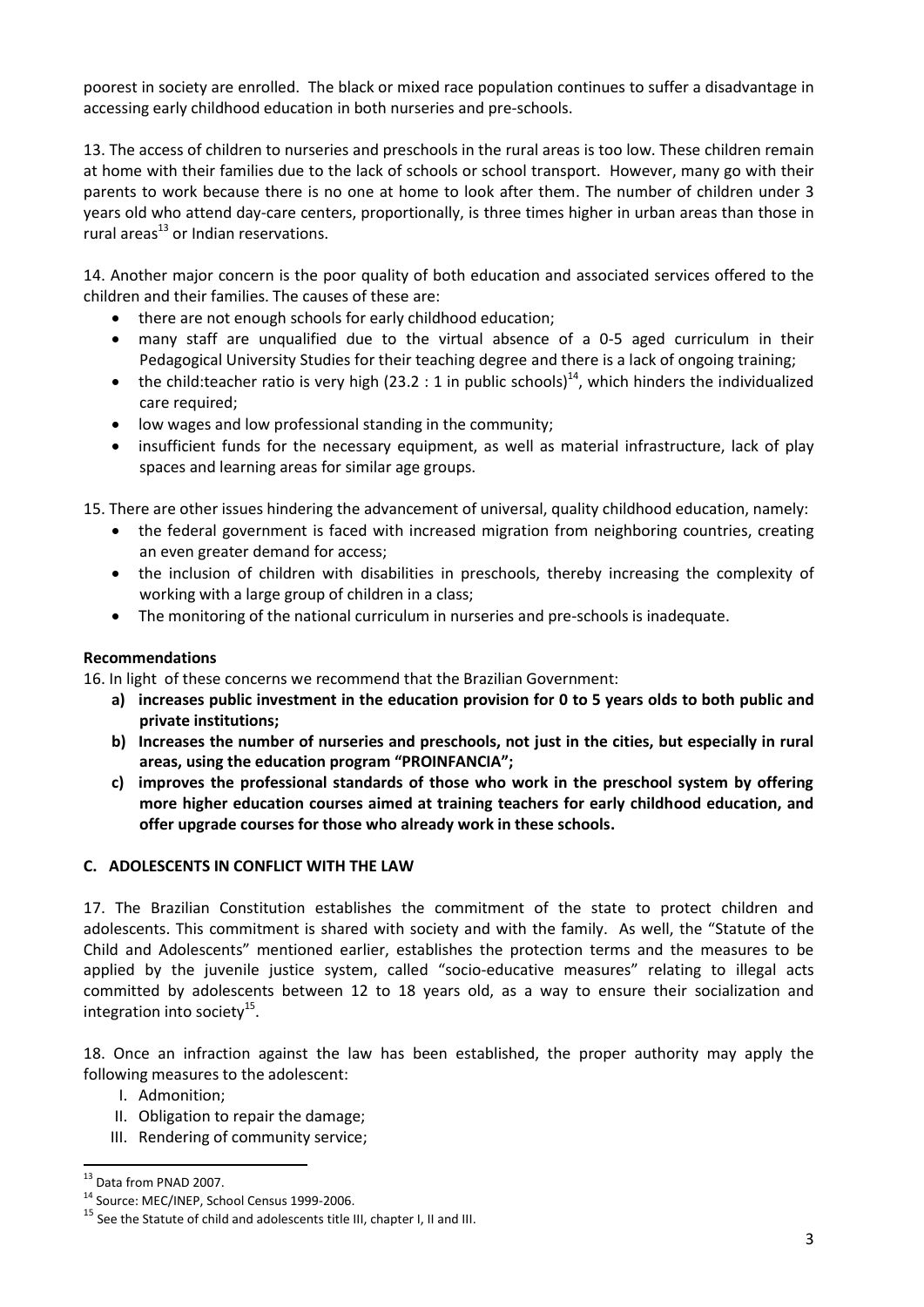- IV. Assisted freedom;
- V. Inclusion in a system of semi liberty;
- VI. Internment in an educational institution;
- VII. Any of the measures specified in art. 101, I to II<sup>16</sup>.

19. The first four are considered as a non-custodial environment and measures V and VI are considered custodial environment. Number VII may be custodial or non-custodial. The **obligation to repair the damage** requires that the adolescent or his parents cover the costs of the damage done. R**endering of community service** (PSC)<sup>17</sup> consists in carrying out tasks of general interest for free for a period not exceeding 6 months and 8 hours a week. **Assisted freedom** (LA)<sup>18</sup> requires a person or entity, designated by the judicial authority, to accompany and guide the young person. S**emi liberty** is applied for a minimum of 6 months. Under this regime the adolescent has access to outdoor activities such as education and vocational training. Use of this measure is to be regarded as exceptional and for a period not exceeding 3 years. Education and other services and activities must be ensured during internment.

20. The *Statute of the Child and Adolescent* states in articles 120 to 125 when, where and how long a custodial sentence must be applied – such as inclusion in a system of semi liberty or internment in an educational establishment. The internment measure must be carried out in conformity with the law, namely, in special institutions for persons under 18, with conditions suitable to their age and needs and by ensuring the accessibility to social services, in particular, health care and education as recommended by the Committee on the Rights of the Child (2004 review)<sup>19</sup>.

21. In order to reaffirm the socio-educational measures for adolescents in conflict with the law, Brazil has been working toward the implementation of the National Social Educational Care System (SINASE)<sup>20</sup>. SINASE is based on international agreements on human rights and in particular in the area of rights of children and adolescents such as the Convention on the Rights of the Child and the two Optional Protocols, to which Brazil is a party. The Draft Law No. 134/2009 that legally establishes SINASE is pending in the Senate and includes the regulation of the socio-educational measures, giving priority to measures in a *non-custody* environment rather than in custody, in addition to other measures.

22. According to the 2010 Census of the Brazilian Institute of Geography and Statistics-IBGE<sup>21</sup>, the number of Brazilian adolescents aged between 12 to 17 is 20,666,575. According to the National Survey of Socio-Educational Care for Adolescents in Conflict with the Law -  $2010^{22}$ , there are 18,107 teenagers carrying out custodial measures or are deprived of their liberty. This is divided as follows:

- 12,041 in confinement;
- 3,934 in temporary confinement;
- 1,728 in semi-confinement; and
- 404 in confinement for other reasons.

The vast majority of these are male adolescents (94.94%) compared to female adolescents (5.06%). There is greater concentration in the north and northeast regions of the country, which suggests the need to reflect on the factors that determine this disproportion. In relation to the year 2009, there was a

 $\ddot{\phantom{a}}$ 

 $^{16}$  Consult the Statute of Child and Adolescent art 112 to 125. And art. 101

<sup>17</sup> PSC is the acronym in Portuguese for the *Rendering of Community Service*.

<sup>18</sup> LA is the acronym in Portuguese for the *Assisted Freedom*.

<sup>19</sup> CRC/C/15/Add.241. p. 14, para 70

<sup>&</sup>lt;sup>20</sup> To know more about SINASE see[: http://www.redeandibrasil.org.br/eca/guia-de-cobertura/medidas-socio-educativas/o-que](http://www.redeandibrasil.org.br/eca/guia-de-cobertura/medidas-socio-educativas/o-que-e-o-sinase)[e-o-sinase](http://www.redeandibrasil.org.br/eca/guia-de-cobertura/medidas-socio-educativas/o-que-e-o-sinase)

<sup>&</sup>lt;sup>21</sup> The Brazilian Institute of Geography and Statistics (IBGE) is an institution of the Brazilian federal government created in 1934 under the Ministry of Planning, Budget, and Management (MPOG). Its mission is to provide Brazil with information necessary to know its reality and for exercising citizenship.

<sup>&</sup>lt;sup>22</sup> This document presents a set of data and information provided by the state managers of the social-educational system in relation to the custodial measures, from the MDS-Ministry of Social Development and Fight Against Hunger in relation to the measures in an non-custodial environment, and other sources, processed by the coordination team from the National Social Educational Care System - SINASE, the National Secretariat for the Promotion of the Rights of Children and Adolescents from the Department of Human Rights of the Presidency - SNPDCA/SDH.